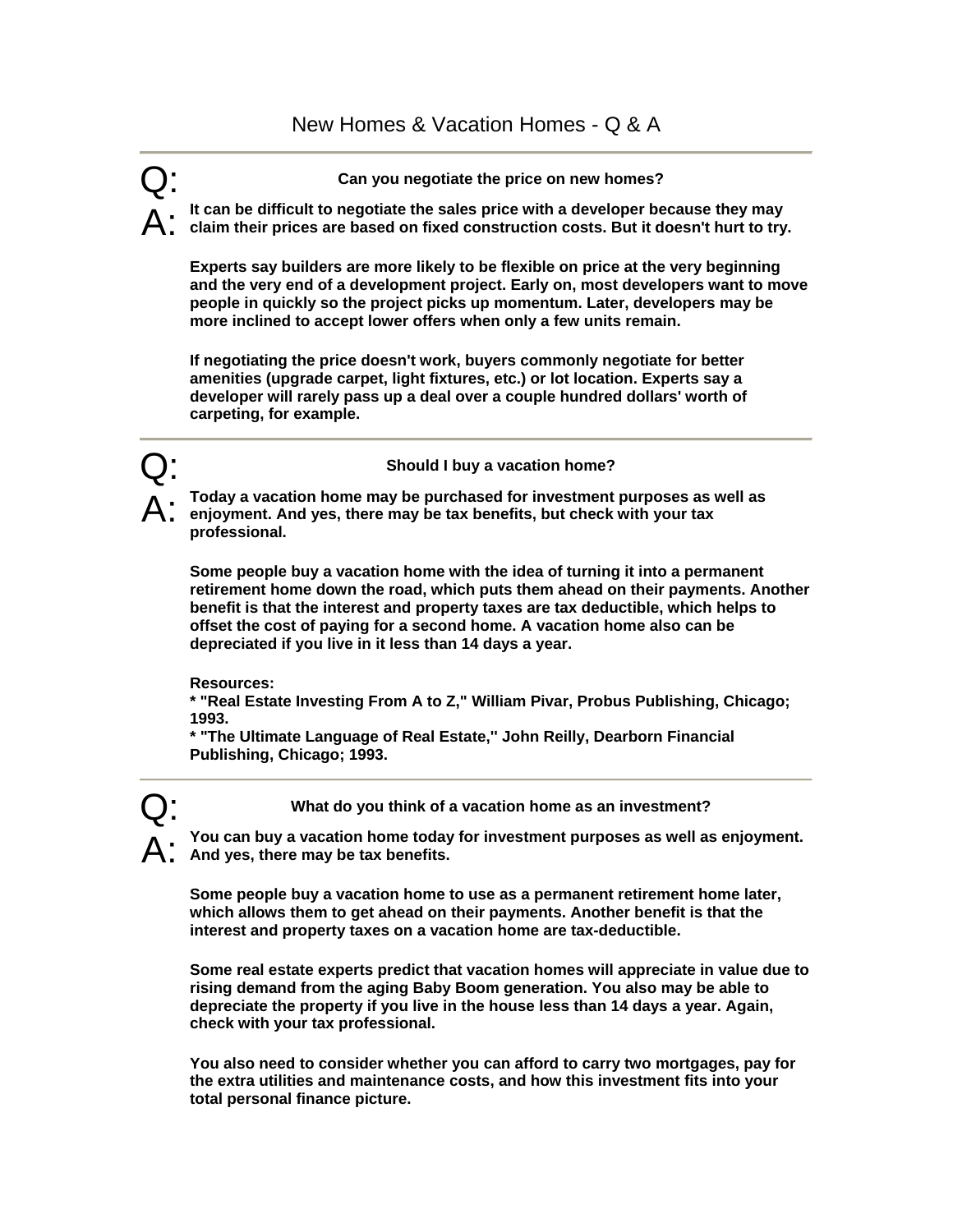## Q: **Do builders give financing?**

A: **Builders often include financing programs to help move more buyers into a project early on. If it's a buyer's market in your area, you can be sure that developers will offer incentives such as low-down-payment financing.** 

Q: **Where can I get a list of home builders?**

A: **For a list of home builders, contact the National Association of Home Builders at 201 15th St., N.W., Washington, DC 20005; (202) 822-0200, or your local Building Industry Association office.**

Q: **Should I hire a home inspector for a new home?** 

Most experts recommend having a home inspected, new or old. For new home, ask **the builder to provide copies of any inspection reports on the property, architectural plans, surveys and pertinent construction documents for your inspector to review. Your inspector should either be a professional home inspector, an engineer, an architect or a contractor.** 

**If you hire a professional inspector, look for one who belongs to one of the home inspection trade organizations. The American Society of Home Inspectors (ASHI) has developed formal inspection guidelines and a professional code of ethics for its members. Membership to ASHI is not automatic; proven field experience and technical knowledge about structures and their various systems and appliances are prerequisites.** 

**Rates for the service vary greatly. Many inspectors charge about \$400, but costs go up with the scope of the inspection.** 

Q: **What are some new-home cautions?** 

A: **When you buy a resale home, you can find out a lot more about the property and the neighborhood before you buy than when you buy a new home.** 

**Land to support new-home developments usually is located on the outskirts of town. Potential buyers should ask the developer about future access to public transit, entertainment activities, shopping centers, churches and schools. Find out how far it is to the nearest library, for example.** 

**Local zoning ordinances also should be reviewed. A rather remote area can turn into a fast-food-chain haven within a couple of years. Try to ensure that the neighborhood, if not strictly residential, will not begin sprawling out of control.** 

Q: **What about new versus previously owned?** 

A: **Although new homes typically have a higher sales price than comparable existing homes, buyers are willing to spend more upfront with an understanding that part of what they are paying for is assured low maintenance costs. A builder's warranty, along with brand-new roof, appliances, furnace and other operating systems that make major repairs unnecessary, work together to counteract possible slower**